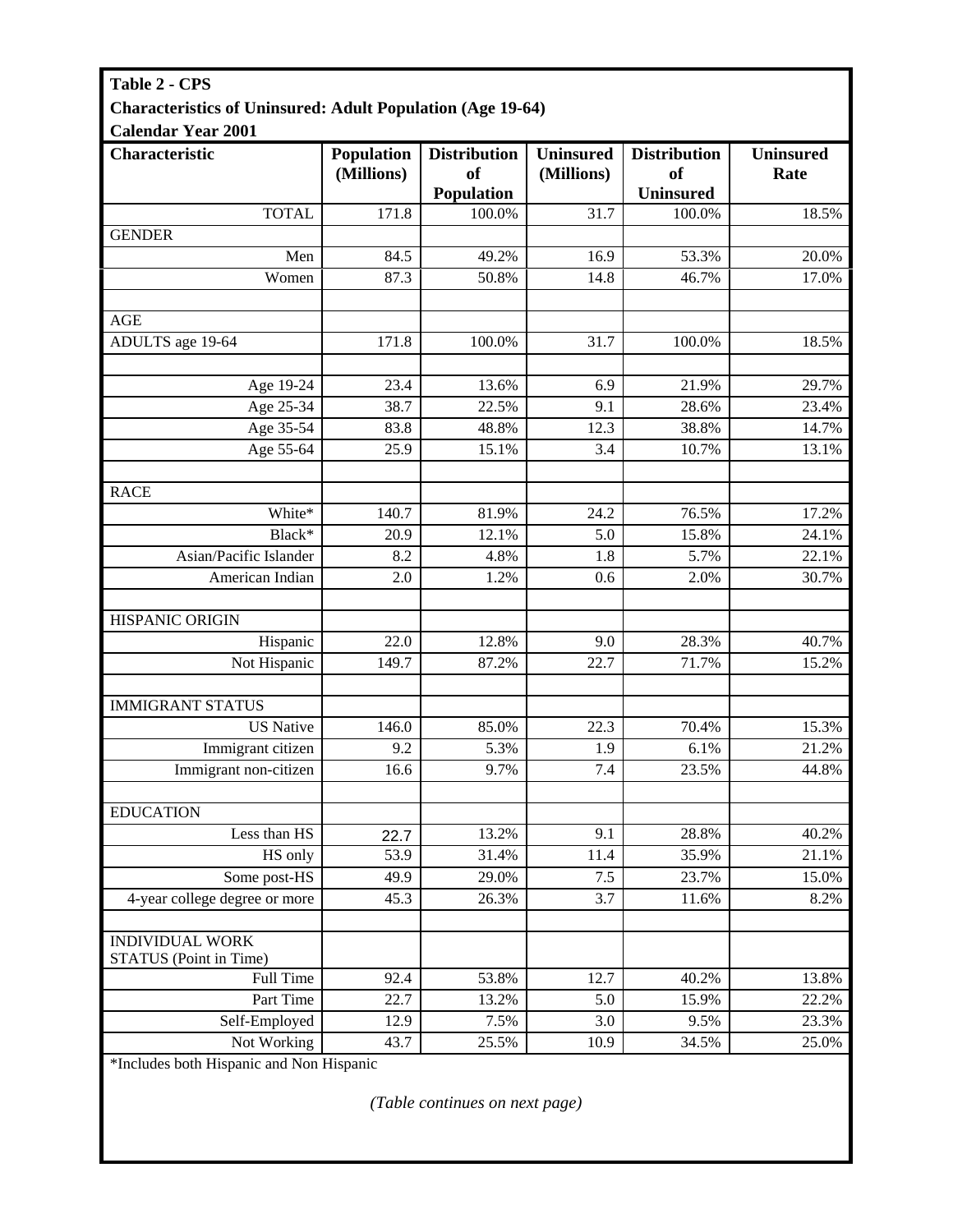| Table 2 – CPS (Cont'd)                                            |                          |                                                    |                                |                                                          |                          |  |  |  |
|-------------------------------------------------------------------|--------------------------|----------------------------------------------------|--------------------------------|----------------------------------------------------------|--------------------------|--|--|--|
| <b>Characteristics of Uninsured: Adult Population (Age 19-64)</b> |                          |                                                    |                                |                                                          |                          |  |  |  |
| <b>Calendar Year 2001</b>                                         |                          |                                                    |                                |                                                          |                          |  |  |  |
| <b>Characteristic</b>                                             | Population<br>(Millions) | <b>Distribution</b><br><sub>of</sub><br>Population | <b>Uninsured</b><br>(Millions) | <b>Distribution</b><br><sub>of</sub><br><b>Uninsured</b> | <b>Uninsured</b><br>Rate |  |  |  |
| <b>INDIVIDUAL WORK</b><br><b>STATUS</b> (Annual)                  |                          |                                                    |                                |                                                          |                          |  |  |  |
| <b>EMPLOYED FULL YEAR</b>                                         | 99.1                     | 57.7%                                              | 13.7                           | 43.2%                                                    | 13.8%                    |  |  |  |
|                                                                   |                          |                                                    |                                |                                                          |                          |  |  |  |
| Full time                                                         | 89.1                     | 51.9%                                              | 11.5                           | 36.3%                                                    | 12.9%                    |  |  |  |
| Part time                                                         | 10.0                     | 5.8%                                               | 2.2                            | 6.9%                                                     | 21.9%                    |  |  |  |
| <b>INDIVIDUAL WORK</b><br><b>STATUS</b> (Annual)                  |                          |                                                    |                                |                                                          |                          |  |  |  |
| <b>EMPLOYED PART YEAR</b>                                         | 28.5                     | 16.6%                                              | 7.2                            | 22.7%                                                    | 25.2%                    |  |  |  |
|                                                                   |                          |                                                    |                                |                                                          |                          |  |  |  |
| <b>Full Time</b>                                                  | 19.0                     | 11.1%                                              | 5.0                            | 15.7%                                                    | 26.1%                    |  |  |  |
| Part time                                                         | 9.4                      | 5.5%                                               | 2.2                            | 7.0%                                                     | 23.5%                    |  |  |  |
|                                                                   |                          |                                                    |                                |                                                          |                          |  |  |  |
| <b>SELF EMPLOYED</b>                                              | 12.4                     | 7.2%                                               | 3.0                            | 9.3%                                                     | 23.8%                    |  |  |  |
| <b>DID NOT WORK</b>                                               | 31.7                     | 18.5%                                              | 7.9                            | 24.8%                                                    | 24.8%                    |  |  |  |
|                                                                   |                          |                                                    |                                |                                                          |                          |  |  |  |
| <b>FAMILY WORK STATUS</b>                                         |                          |                                                    |                                |                                                          |                          |  |  |  |
| 2 or more full time                                               | 51.6                     | 30.0%                                              | 7.3                            | 23.0%                                                    | 14.1%                    |  |  |  |
| Only 1 full time                                                  | 79.1                     | 46.0%                                              | 13.3                           | 42.0%                                                    | 16.8%                    |  |  |  |
| Only part time                                                    | 12.0                     | 7.0%                                               | 3.4                            | 10.7%                                                    | 28.4%                    |  |  |  |
| Only self employed                                                | 8.8                      | 5.1%                                               | 2.4                            | 7.7%                                                     | 27.8%                    |  |  |  |
| No Workers                                                        | 20.3                     | 11.8%                                              | 5.2                            | 16.5%                                                    | 25.8%                    |  |  |  |
| <b>WAGE/SALARY FOR</b><br>PRIMARY EARNERS                         |                          |                                                    |                                |                                                          |                          |  |  |  |
| No wage earner                                                    | 13.0                     | 7.6%                                               | 3.2                            | 10.0%                                                    | 24.4%                    |  |  |  |
| Under \$7/hour                                                    | 14.4                     | 8.4%                                               | 6.3                            | 19.9%                                                    | 43.8%                    |  |  |  |
| \$7-\$15/hour                                                     | 53.0                     | 30.9%                                              | 13.3                           | 42.0%                                                    | 25.1%                    |  |  |  |
| \$15-\$25/hour                                                    | 49.2                     | 28.6%                                              | 5.4                            | 17.2%                                                    | 11.1%                    |  |  |  |
| More than \$25/hour                                               | 42.1                     | 24.5%                                              | 3.4                            | 10.9%                                                    | 8.2%                     |  |  |  |
|                                                                   |                          |                                                    |                                |                                                          |                          |  |  |  |
| <b>FAMILY COMPOSITION</b>                                         |                          |                                                    |                                |                                                          |                          |  |  |  |
| WITH CHILDREN                                                     | 77.9                     | 45.4%                                              | 13.6                           | 43.0%                                                    | 17.5%                    |  |  |  |
|                                                                   |                          |                                                    |                                |                                                          |                          |  |  |  |
| 1 Adult                                                           | 10.7                     | 6.2%                                               | 2.6                            | 8.2%                                                     | 24.2%                    |  |  |  |
| 2 Married adults                                                  | 59.3                     | 34.5%                                              | 8.2                            | 26.0%                                                    | 13.9%                    |  |  |  |
| Other                                                             | 8.0                      | 4.6%                                               | 2.8                            | 8.8%                                                     | 35.1%                    |  |  |  |
|                                                                   |                          |                                                    |                                |                                                          |                          |  |  |  |